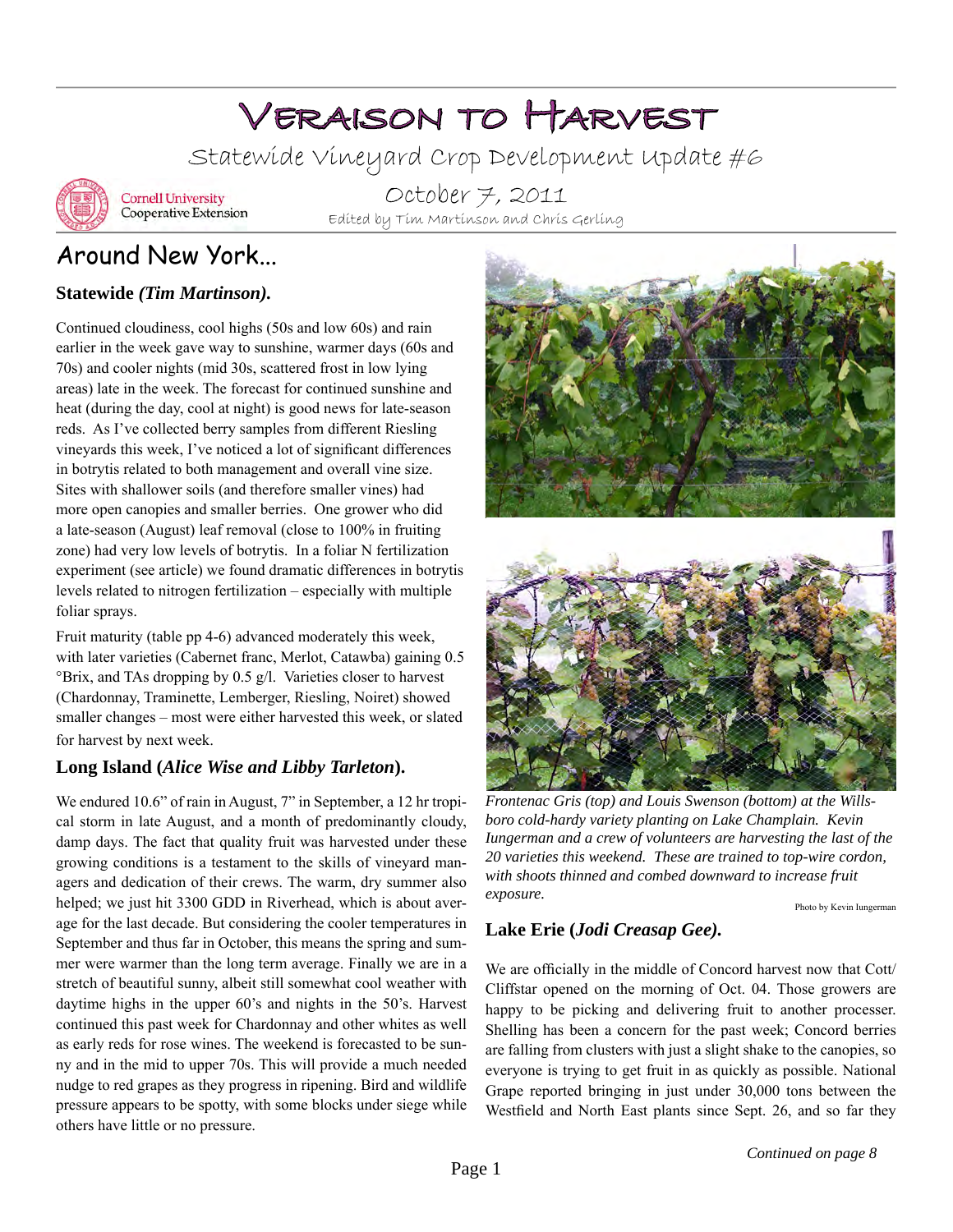continue to be pleased with the quality of the fruit coming in – just over 16 Brix average at both plants.

Wine grapes continue to be picked as well, especially now that rots have moved into vineyards. Split berries are now covered in botrytis and other opportunistic fungi, reducing the quality of portions of vineyards. Growers are working with wine makers to try to get fruit picked to stay ahead of the disease, while others are hopping these next few sunny days will dry things out a little.

The rain has created muddy vineyards, which, in turn, has created maneuverability challenges for harvesters, tractors, trailers, and extension associates' cars in some vineyards and loading areas. None of this weather seems to have stopped anyone, though, and truckloads of grapes continue to move along Route 20 regularly.

Niagara County reports lower sugars – in Concords and Niagaras – than what has been reported around the lower end of the belt. The Niagara crop in Niagara County is still being picked and shipped to Pleasant Valley for National Grape, and tonnages vary. Brix are anywhere from 13-15, with 13.8 Brix being the average for the Niagaras brought into Pleasant Valley at this point, as reported by National Grape in their weekly newsletter.

#### **Finger Lakes (Hans Walter-Peterson)**

Panic briefly ensued in the Finger Lakes earlier this week after residents noticed a large, bright orb in the sky that made the people have to squint or avert their eyes altogether, lest they be blinded. And then we remembered what the sun actually looked like...

The return of a prolonged stretch of dry, sunny weather is a welcome relief to growers who have spent much of the past few weeks picking fruit in less than desirable conditions. Two inches or more of rain fell in the last week of September and early October in the Finger Lakes, which only helped to continue the wet conditions that have been promoting botrytis development in many vineyards, and making harvest a bit more of a sloppy operation that usual. The dry conditions should help fruit that has managed to stay relatively clean to this point to avoid flair ups of new bunch rot infections for at least a little while.

We are starting to see the beginning of a major push to harvest Riesling blocks this week. Early indications are that brix are still lower than normal (see results from our samples this week), but acidity is generally in the range that we like to see at harvest. Yields appear to be healthy as well - we harvested a trial today at a Riesling vineyard on the west side of Seneca that we estimated is carrying about 6.5 - 7.0

tons/acre. It's likely that a lot of fruit that is on the verge of succumbing to more significant amounts of bunch rot will be picked at the end of this week and the beginning of next after it's been given a little more time to dehydrate and concentrate flavors.

#### **Hudson Valley (***Steven McKay & Steve Hoying)***.**

Wet, cool weather has continued to prevail in the Hudson Valley for the past week. Drier weather with warmer days is predicted for the weekend. It is hoped that brix readings may rise without having added problems with additional rot developing. Most vineyards were hard pressed to see even a degree rise in brix this week. Quality of foliage is not as good as in past years, and vines seem to be a bit slower in hardening off this year. The first frosts are predicted for Thursday in the early hours.

Sour rot damage has been extensive in the Hudson Valley this season and coupled with split berries and the insects that follow, clusters in many sites seem to "melt" off the vine as they ripen. Whitestone Vineyard is hoping to harvest Noiret next week, and the last variety they have hanging is Cabernet Franc. At theHudson Valley Lab, Sauvignon Blanc and Traminette are in line to be picked next.

#### Ranking the Acids: pH, TA and the Role of Malic Acid

#### *Chris Gerling and Gavin Sacks*

*Editor's note: Conditions over the past month have been highly favorable for botrytis and associated rot. I wrote about some of the chemical transformations related to botrytis previously here:* [http://grapesandwine.cals.cor](http://grapesandwine.cals.cornell.edu/cals/grapesandwine/veraison-to-harvest/upload/veraison-to-harvest-2008_6.pdf)[nell.edu/cals/grapesandwine/veraison-to-harvest/up](http://grapesandwine.cals.cornell.edu/cals/grapesandwine/veraison-to-harvest/upload/veraison-to-harvest-2008_6.pdf)[load/veraison-to-harvest-2008\\_6.pdf](http://grapesandwine.cals.cornell.edu/cals/grapesandwine/veraison-to-harvest/upload/veraison-to-harvest-2008_6.pdf).

In the above article I mentioned two issues that are not *necessarily the first ones that come to mind when we think of botrytis. Tim Martinson has collected some preliminary data on the effect of nitrogen fertilization on botrytis rates in the vineyard. I'll be talking about two ways botrytis can contribute to higher levels of malic acid in the cellar and the problems that can occur. If you need a primer on pH and TA, click here:* [http://www.fruit.cornell.edu/shared/](http://www.fruit.cornell.edu/shared/pdfs/ManagingAcid.pdf) [pdfs/ManagingAcid.pdf](http://www.fruit.cornell.edu/shared/pdfs/ManagingAcid.pdf) *-CG*

Grape ripening, and the associated decrease in titratable acidity (TA)/ increase in pH, is basically a decrease in the amount of malic acid in the grapes. If the ripening process is cut short because of rot (hypothetically), more malic acid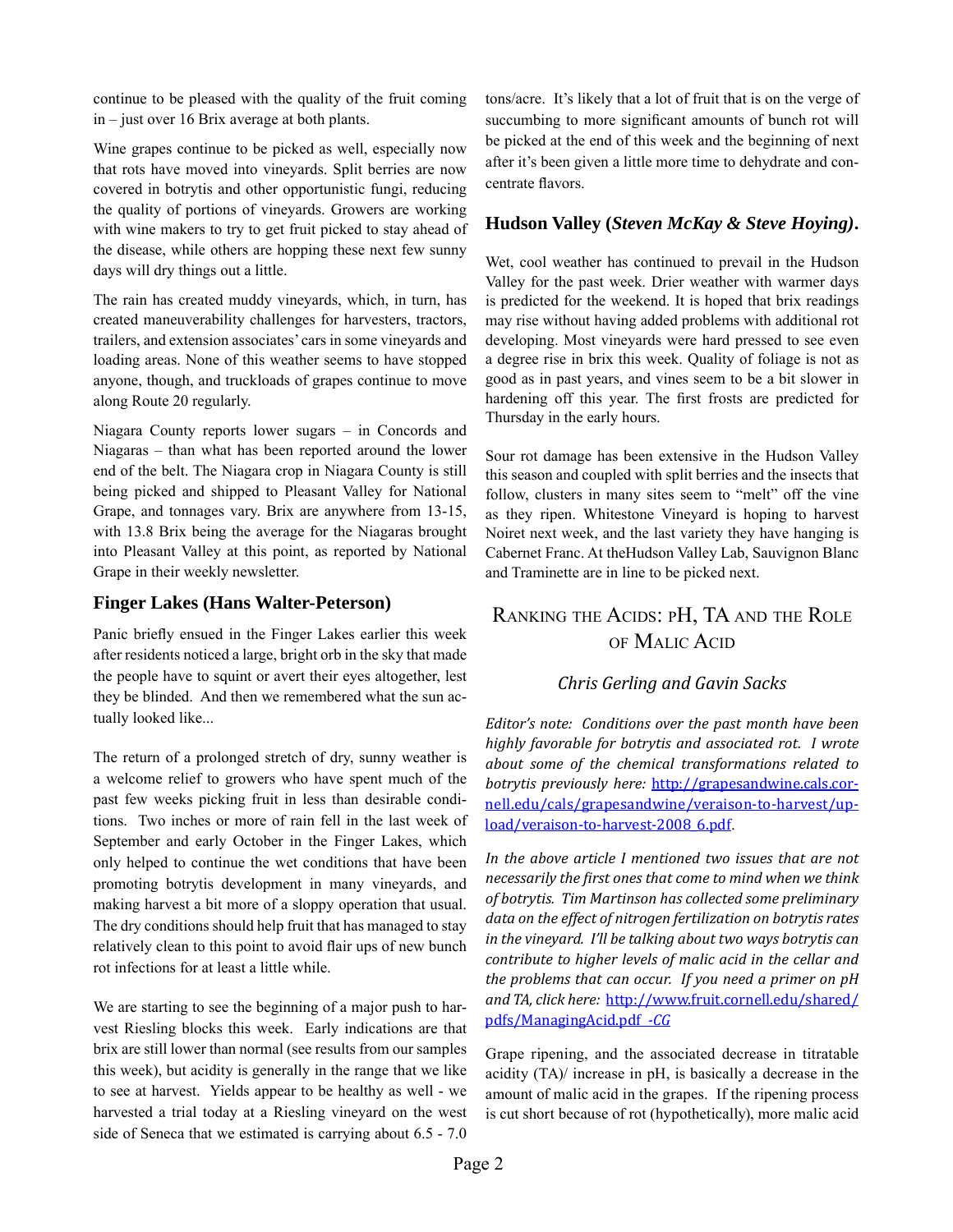is retained. Tartaric acid is mainly fixed once it has accumulated, and the amount will not change very much thereafter under normal conditions. Under abnormal conditions such as botrytis (abnormal in most years, that is), tartaric may actually be degraded. Either of the above scenariosearly harvest or excessive botrytis- can mean lots of malic acid (or lots by proportion), and lots of malic acid is often trouble. Here's our attempt to explain why tartaric is great, lactic is acceptable, and malic is better off staying in cider.

We need acid in wine for a few reasons, but the major two (along with the corresponding measure) are: 1.) Sourness to balance flavor (TA) and 2.) Microbial stabilization (pH). Without enough acid the wine will be flabby and risk spoilage, but too much acid can lead to harshness and an inability for tasters to perceive much of anything else. Accepting that there is some wiggle-room and every variety and wine style is different, we know that the most severe problems stem from either the pH or the TA being too high. This situation can be difficult to avoid when you think about it, however, because if you put in a lot of acid, the TA is going to climb, but if you don't have enough, the pH will rise. Connecting the dots, the ideal acid is a strong acid that can move the pH down most in the smallest amount.

Why is malic acid "worse" than other acids? Because it doesn't help us achieve our often conflicting goals. Tartaric acid and malic acid are diprotic, meaning that they contain two hydrogen ions in each molecule. They contribute to the TA more than monoprotic acids like lactic and acetic acid. Tartaric is "better," however, because it's a stronger acid, and an equivalent amount will keep the pH lower. So then why is lactic acid still preferable to malic, if malic is stronger than lactic? Lactic, being monoprotic, doesn't count against the TA as much as malic, and leaves space for an addition of tartaric (if necessary). A combination of lactic and tartaric will yield a lower pH at the same TA than if the malic acid was just left alone.

Imagine that spoilage organisms are behind a door, and you have a box that you've placed against the door to keep it shut. The box has to be heavy enough to keep the door closed, but it also has to be fairly small. The door is next to where people tasting the wine will be walking, and if the box gets too big people will trip on the box and blame you. The box is filled with acid blocks. Tartaric acid blocks are fairly large, but also very heavy, so they do the job nicely. Malic blocks are also big, but they are not as heavy as tartaric. With too much malic, the box can't be both small and heavy. The malic blocks can be broken in half to make lactic blocks, however, and while these are lighter still, they are now small enough that they can be arranged to take up less space. This additional space allows for a couple more tartaric blocks that make the box heavier than if it was just filled with malic blocks.

When we looked at 17 wines that did not undergo MLF but were chemically adjusted to the same TA, we found that malic acid is better at predicting their final pH than tartaric acid or even the initial pH (**Figure 1)**. Malic acid content is determining the fate of these wines, at least pH-wise, and dictating that in some high malic situations a manageable pH/TA combination will be difficult or impossible to achieve. This is all another way of saying that high malic is a problem, and not necessarily a problem for which there are easy solutions. In Cellar Dweller issues to come we will talk about double-salt deacidification (double-salt rule #1: there is no double-salt) and more about this issue. But for now, may all your grapes be flavorful and all your acid be tartaric.



*Figure 1: 17 wines in study were adjusted to TA of 7-8 g/L. No ML was performed. Plots of Final pH vs. wine parameters before cold stabilization an acid adjustments are shown. Compare the relation between malic (top) and tartaric (bottom) and final pH. In brief, malic acid concentration is a good predictor of final pH.*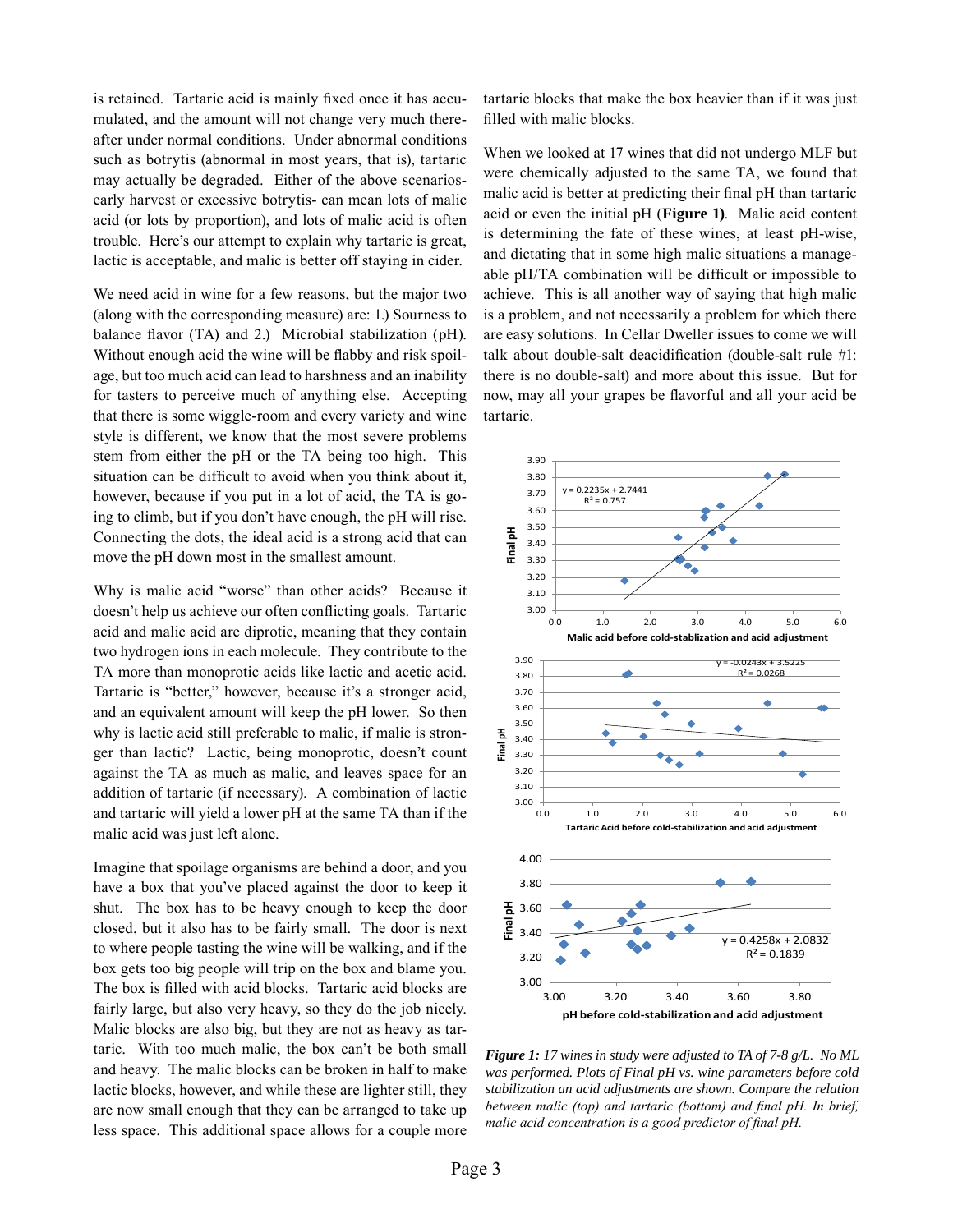### PROJECT FOCUS: FOLIAR NITROGEN SPRAYS Increase YAN and Botrytis in Riesling

#### *Tim Martinson, Mark Nisbet, Wayne Wilcox, and Lailiang Cheng*

This year we set up a trial in a Seneca Lake Riesling vineyard to measure the effect of soil and foliar nitrogen applications on Yeast Assimilable Nitrogen (YAN) levels in fruit – foliarapplied nitrogen being one way we suspected growers could increase low levels of N. An unexpected side benefit, was that we also had a great year to test their effect on *Botrytis*  levels in the fruit. Six inches of rain in September provided an ideal backdrop. And results were dramatic.

**Treatments.** We had 10 different treatments, with various combinations of soil N (30 lb/acre actual N, applied postbloom) and different numbers of foliar urea sprays (5 lb actual N or 10 lb urea in 100 gal/acre of water) applied starting 2 wk before veraíson and at weekly intervals spanning the next 5 weeks.

**1. How treatments affected YAN.** We collected fruit samples on September 23 and October 3, and tested for YAN. Here is what we found:



*Figure 1. Yeast Assimilable Nitrogen in Riesling on 9/23 and 10/4 as affected by different foliar and soil N applications and cluster thinning.*

- The treatment labeled 'Control' represents the base level of YAN in the vineyard. It was 40 PPM (very low, but in the range we are finding in Riesling this year).
- Soil N alone did not increase YAN. Neither did cluster thinning (we dropped about 2/3 of the clusters in the 'crop thin' treatments).
- Pre-veraíson (3 applications stopping at veraíson) N, with or without the soil N application, increased YAN slightly – from about 40 to 50 ppm.



*Different levels of botrytis - from none (top left) to >90% (bottom right) at the YAN experiment on October 3. Twenty clusters were examined and the % botrytis in each cluster was rated to determine average botrytis severity.*

Post-veraíson foliar applications (3 starting at veraíson), with or without soil N, increased the YAN to 80-100 ppm. Still low – but double the base level. Interestingly the 'soil plus 3 preveraíson plus crop thin' treatment also increased YAN where either alone had little effect.

**2. How treatments affected** *Botrytis* **severity** Early this week, I rated botrytis severity (see photo) in all the 40 plots (10 treatments x 4 replicates). Following instructions from plant pathologist Wayne Wilcox, I selected 20 clusters and estimated the percentage of each cluster with *botrytis*. Results were dramatic:



*Figure 2. Percent botrytis infection in Riesling on 10/3 as affected by different foliar and soil N applications and cluster thinning.*

- *• Botrytis* severity (% of cluster area affected) ranged from about 8% in the untreated control to 45% in the  $\text{soil} + 3$  foliar pre-veraíson applications + crop thinning treatment – a 5-fold increase in *botrytis.*
- $Soil + 3$  foliar post-veraíson sprays and 5 foliar N applications also increased *botrytis* severity to 25 and 30%, respectively.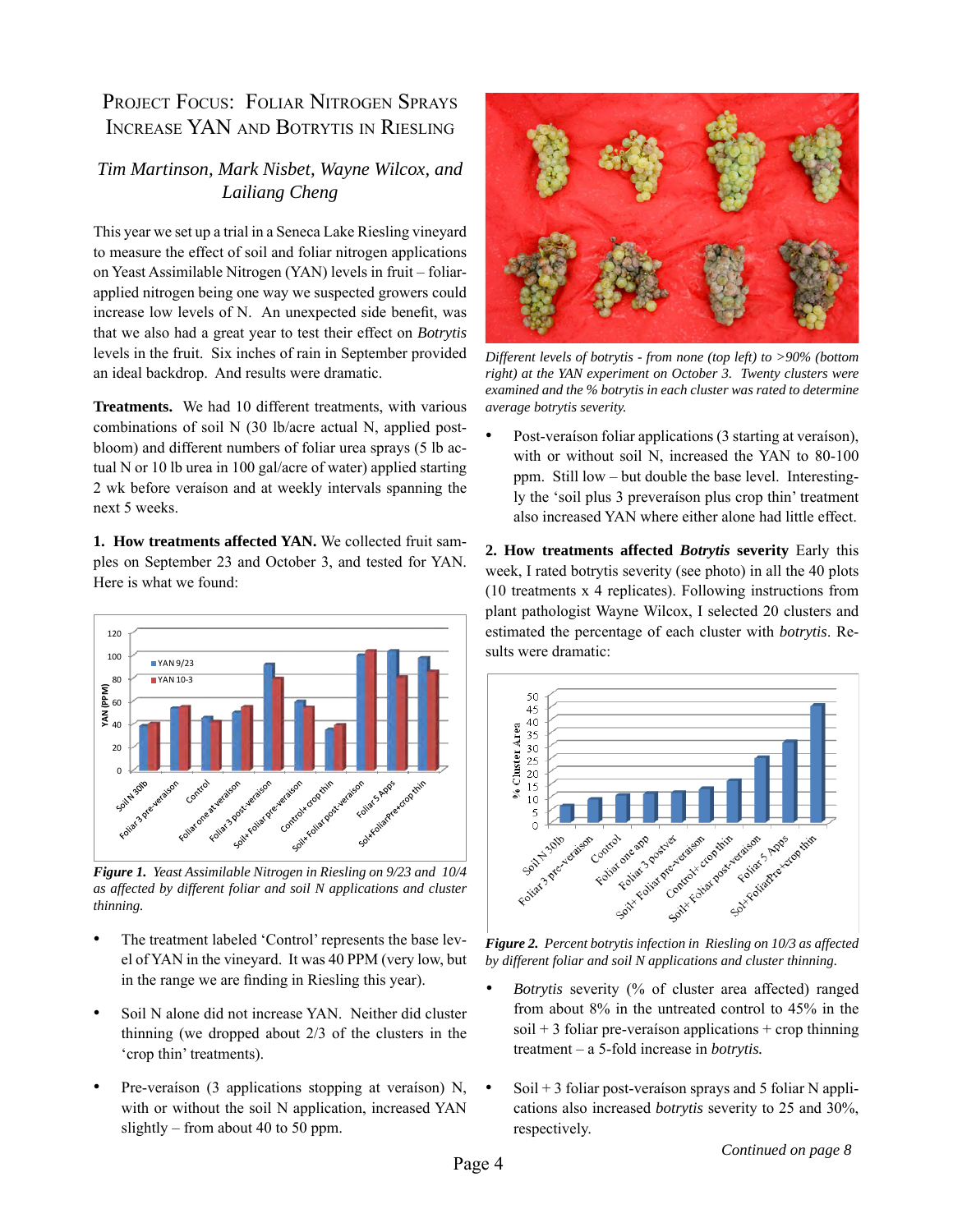## FRUIT MATURATION REPORT - 10/7/2011

Samples reported here were collected on **Monday, October 3.** Please note: Previous sample averages reflect **only** samples from the limited set we sampled last week. Where appropriate, sample data from 2010, averaged over all sites is included. Tables from 2010 are archived at http://grapesandwine.cals.cornell.edu/cals/grapesandwine/veraison-to-harvest/2010.cfm.

We are again reporting berry weight, brix, titratable acidity and pH, and yeast assimilable nitrogen (YAN), as part of a joint project with Anna Katharine Mansfield and Lailiang Cheng. Graduate student Mark Nisbit is running the YAN assays as part of his Ph D project, and other students from the Enology lab are running samples. - TEM

#### **Cabernet Franc**

| <b>Region</b>        | <b>Harvest Date</b> | <b>Description</b>      | Ber. Wt. g.    | <b>• Brix</b> | рH     | TA g/L | YAN (ppm)        |                  |
|----------------------|---------------------|-------------------------|----------------|---------------|--------|--------|------------------|------------------|
| <b>Finger Lakes</b>  | 10/3/2011           | W Seneca                | 1.41           | 20.8          | 3.16   | 6.9    | 23               |                  |
| Finger Lakes         | 10/3/2011           | W Cayuga                | 1.88           | 20.1          | 3.42   | 5.5.   | 70               |                  |
| Hudson Valley        | 10/3/2011           | HV Lab                  | 1.58           | 17.4          | 3.71   | 5.6    | 176              |                  |
| Lake Erie            | 10/4/2011           | Portland                | 2.07           | 19.1          | 3.18   | 10.2   | 143              |                  |
| Average              | 10/4/2011           |                         | 1.74           | 19.4          | 3.37   | 7.1    | 103              |                  |
| <b>Prev Sample</b>   | 9/27/2011           |                         | 1.59           | 18.8          | 3.29   | 7.5    | 100              |                  |
| '10 Average          | 10/4/2010           |                         | 1.56           | 22.1          | 3.61   | 6.1    | 63               |                  |
| Catawba              |                     |                         |                |               |        |        |                  |                  |
| <b>Region</b>        | <b>Harvest Date</b> | <b>Description</b>      | Ber. Wt. g.    | ° Brix        | pH     | TA g/L | YAN (ppm)        |                  |
| <b>Finger Lakes</b>  | 10/3/2011           | W Cayuga                | 2.60           | 18.2          | 3.02   | 10.3   | 92               |                  |
| <b>Prev Sample</b>   | 9/27/2011           | W Cayuga                | 2.45           | 17.8          | 2.89   | 11.3   | 54               |                  |
| '10 Sample           | 10/4/2010           | W Cayuga                | 2.71           | 16.1          | 3.29   | 5.1    | 203              |                  |
| Cayuga White         |                     |                         |                |               |        |        |                  |                  |
| <b>Region</b>        | <b>Harvest Date</b> | <b>Description</b>      | Ber. Wt. g.    | ° Brix        | pH     | TA g/L | YAN (ppm)        |                  |
| <b>Finger Lakes</b>  | 9/20/2011           | W Keuka                 | <b>HARVEST</b> |               |        |        |                  |                  |
| <b>Finger Lakes</b>  | 9/20/2011           | W Cayuga                | <b>HARVEST</b> |               |        |        |                  |                  |
| <b>Final Sample</b>  | 9/20/2011           |                         | 2.55           | 16.5          | 3.12   | 8.3    | 168              |                  |
| '10 Sample           | 8/30/10             | <b>Final sample</b>     | 2.91           | 15.4          | 3.3    | 12.1   | 201              |                  |
| Chardonnay           |                     |                         |                |               |        |        |                  |                  |
| <b>Region</b>        | <b>Harvest Date</b> | <b>Description</b>      | Ber. Wt. g.    | ° Brix        | pH     | TA g/L | YAN (ppm)        |                  |
| <b>Finger Lakes</b>  | 10/3/2011           | W Seneca                | 1.51           | 21.2          | 3.34   | 6.4    | 64               |                  |
| <b>Finger Lakes</b>  | 10/3/2011           | W Cayuga                |                |               |        |        |                  |                  |
| <b>Hudson Valley</b> | 10/3/2011           | <b>HVL</b>              | 1.53           | 17.5          | 3.79   | 6.7    | 322              |                  |
| <b>Hudson Valley</b> | 10/3/2011           | <b>Hudson Valley</b>    | 1.60           | 19.6          | 3.55   | 5.9    | 238              |                  |
| Long Island          | 10/3/2011           | North Fork South        | 1.96           | 18.7          | 3.57   | 7.7    | 201              |                  |
| Average              | 10/3/2011           |                         | 1.65           | 19.3          | 3.56   | 6.7    | 206              |                  |
| <b>Prev Sample</b>   | 9/27/2011           |                         | 1.64           | 19.0          | 3.45   | 7.3    | 236              |                  |
| '10 Average          | 9/13/2010           | <b>Final sample</b>     | 1.42           | 21.6          | 3.59   | 6.8    | 246              |                  |
| <b>Chenin blanc</b>  |                     |                         |                |               |        |        |                  |                  |
| <b>Region</b>        | <b>Harvest Date</b> | <b>Description</b>      | Ber. Wt. g.    | ° Brix        | pH     | TA g/L | <b>YAN</b> (ppm) |                  |
| Long Island          | 9/28/2011           | North Fork North        | <b>HARVEST</b> |               |        |        |                  |                  |
| <b>Final Sample</b>  | 9/28/2011           | <b>North Fork North</b> | 2.20           | 15.2          | 3.20   | 10.0   | 93               |                  |
| <b>Concord</b>       |                     |                         |                |               |        |        |                  |                  |
| <b>Region</b>        | <b>Harvest Date</b> | <b>Description</b>      | Ber. Wt. g.    |               | ° Brix | pH     | TA g/L           | <b>YAN</b> (ppm) |
| <b>Finger Lakes</b>  | 10/3/2011           | W Keuka                 | 3.25           |               | 16.4   | 3.29   | 7.8              | 174              |
| Lake Erie            | 10/3/2011           | Portland                | 3.56           |               | 18.3   | 3.39   | 7.9              | 224              |
| Average              | 10/3/2011           |                         | 3.41           |               | 17.4   | 3.34   | 7.9              | 199              |
| <b>Prev Sample</b>   | 9/27/2011           |                         | 3.13           |               | 17.0   | 3.30   | 9.0              | 222              |
| '10 Sample           | 10/4/2010           |                         | 3.22           |               | 17.1   | 3.61   | 6.6              | 157              |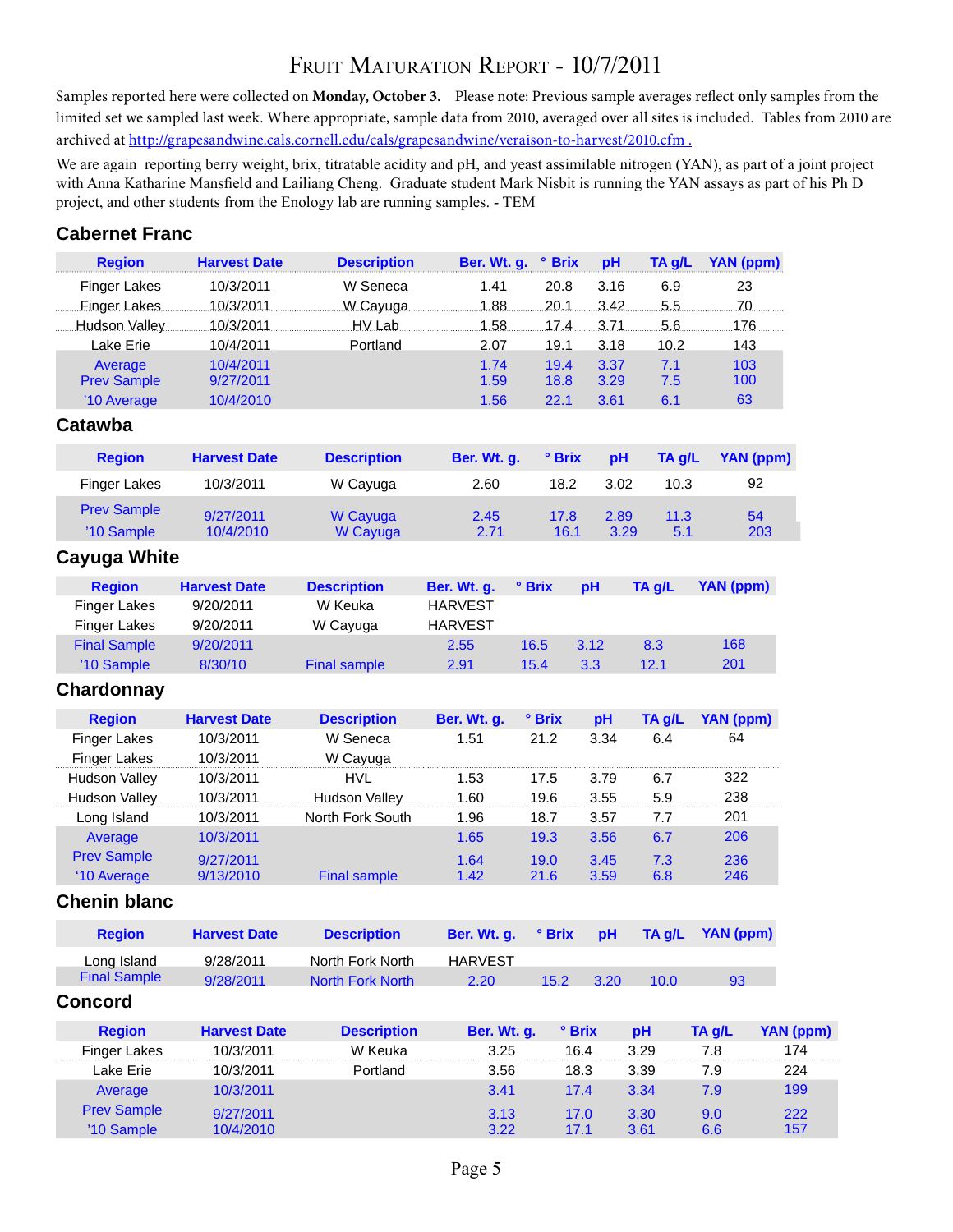## **Lemberger**

| <b>Region</b>        | <b>Harvest Date</b> | <b>Description</b>      | Ber. Wt. g.    | ° Brix | pH   | TA g/L | <b>YAN (ppm)</b> |
|----------------------|---------------------|-------------------------|----------------|--------|------|--------|------------------|
| <b>Finger Lakes</b>  | 10/3/2011           | E Keuka                 | 1.56           | 21.7   | 3.21 | 5.9    | 14               |
| <b>Finger Lakes</b>  | 10/3/2011           | W Seneca                | 1.70           | 19.9   | 3.33 | 5.4    | 143              |
| Average              | 10/3/2011           |                         | 1.63           | 20.8   | 3.27 | 5.7    | 79               |
| <b>Final Sample</b>  | 9/27/2011           |                         | 1.52           | 21.1   | 3.21 | 6.3    | 71               |
| '10 Sample           | 10/4/2010           |                         | 2.30           | 21,8   | 3.35 | 7.6    | 70               |
| <b>Malbec</b>        |                     |                         |                |        |      |        |                  |
| <b>Region</b>        | <b>Harvest Date</b> | <b>Description</b>      | Ber. Wt. g.    | ° Brix | pH   | TA g/L | <b>YAN (ppm)</b> |
| Long Island          | 10/3/2011           | North Fork South        | 2.18           | 18.7   | 3.89 | 7.2    | 278              |
| <b>Prev Sample</b>   | 9/20/2011           | <b>North Fork South</b> | 2.18           | 17.9   | 3.50 | 9.3    | 282              |
| <b>Merlot</b>        |                     |                         |                |        |      |        |                  |
| <b>Region</b>        | <b>Harvest Date</b> | <b>Description</b>      | Ber. Wt. g.    | ° Brix | pH   | TA g/L | YAN (ppm)        |
| <b>Hudson Valley</b> | 10/3/2011           | HV Lab                  | 1.58           | 16.3   | 3.80 | 5.7    | 221              |
| Long Island          | 10/3/2011           | North Fork South        | 1.86           | 18.1   | 3.81 | 6.3    | 159              |
| Average              | 10/3/2011           |                         | 1.72           | 17.2   | 3.81 | 6.0    | 190              |
| <b>Prev Sample</b>   | 9/27/2011           |                         | 1.81           | 17.0   | 3.66 | 7.1    | 187              |
| '10 Sample           | 10/4/2010           |                         | 1.76           | 20.8   | 3.85 | 5.0    | 128              |
| <b>Niagara</b>       |                     |                         |                |        |      |        |                  |
| <b>Region</b>        | <b>Harvest Date</b> | <b>Description</b>      | Ber. Wt. g.    | ° Brix | pH   | TA g/L | <b>YAN (ppm)</b> |
| Lake Erie            |                     |                         | <b>HARVEST</b> |        |      |        |                  |
| <b>Final Sample</b>  | 9/20/2011           | <b>Portland</b>         | 4.40           | 16.0   | 3.21 | 7.9    | 172              |
| <b>Noiret</b>        |                     |                         |                |        |      |        |                  |
| <b>Region</b>        | <b>Harvest Date</b> | <b>Description</b>      | Ber. Wt. g.    | ° Brix | pH   | TA g/L | YAN (ppm)        |
| <b>Hudson Valley</b> | 10/3/2011           | HV Lab                  | 1.72           | 17.0   | 3.57 | 7.0    | 284              |
| <b>Hudson Valley</b> | 10/3/2011           | W HV                    | 1.71           | 17.7   | 3.30 | 8.4    | 139              |
| Lake Erie            | 10/3/2011           | Ripley                  | 2.48           | 19.4   | 3.25 | 7.7    | 184              |
| Average              | 10/3/2011           |                         | 1.97           | 18.0   | 3.37 | 7.7    | 202              |
| <b>Prev Sample</b>   | 9/27/2011           |                         | 1.69           | 17.9   | 3.27 | 8.3    | 201              |
| '10 Average          | 10/4/2010           |                         | 1.85           | 19.6   | 3.6  | 6.1    | 111              |
| <b>Pinot Noir</b>    |                     |                         |                |        |      |        |                  |
| <b>Region</b>        | <b>Harvest Date</b> | <b>Description</b>      | Ber. Wt. g.    | ° Brix | pH   | TA g/L | <b>YAN</b> (ppm) |
| <b>Finger Lakes</b>  | 10/3/2011           | E Seneca                |                |        |      |        |                  |
| <b>Hudson Valley</b> | 10/3/2011           | HV Lab                  | Harvest        |        |      |        |                  |
| <b>Hudson Valley</b> | 10/3/2011           | <b>Hudson Valley</b>    | 1.43           | 20.0   | 3.85 | 9.5    | 356              |
| Average              |                     | No average calculated   |                |        |      |        |                  |
| <b>Prev Sample</b>   | 9/27/2011           |                         | 1.72           | 18.7   | 3.68 | 7.6    | 311              |
| '10 Average          | 9/20/2010           | <b>Final Sample</b>     | 1.44           | 23.6   | 3.95 | 7.0    | 266              |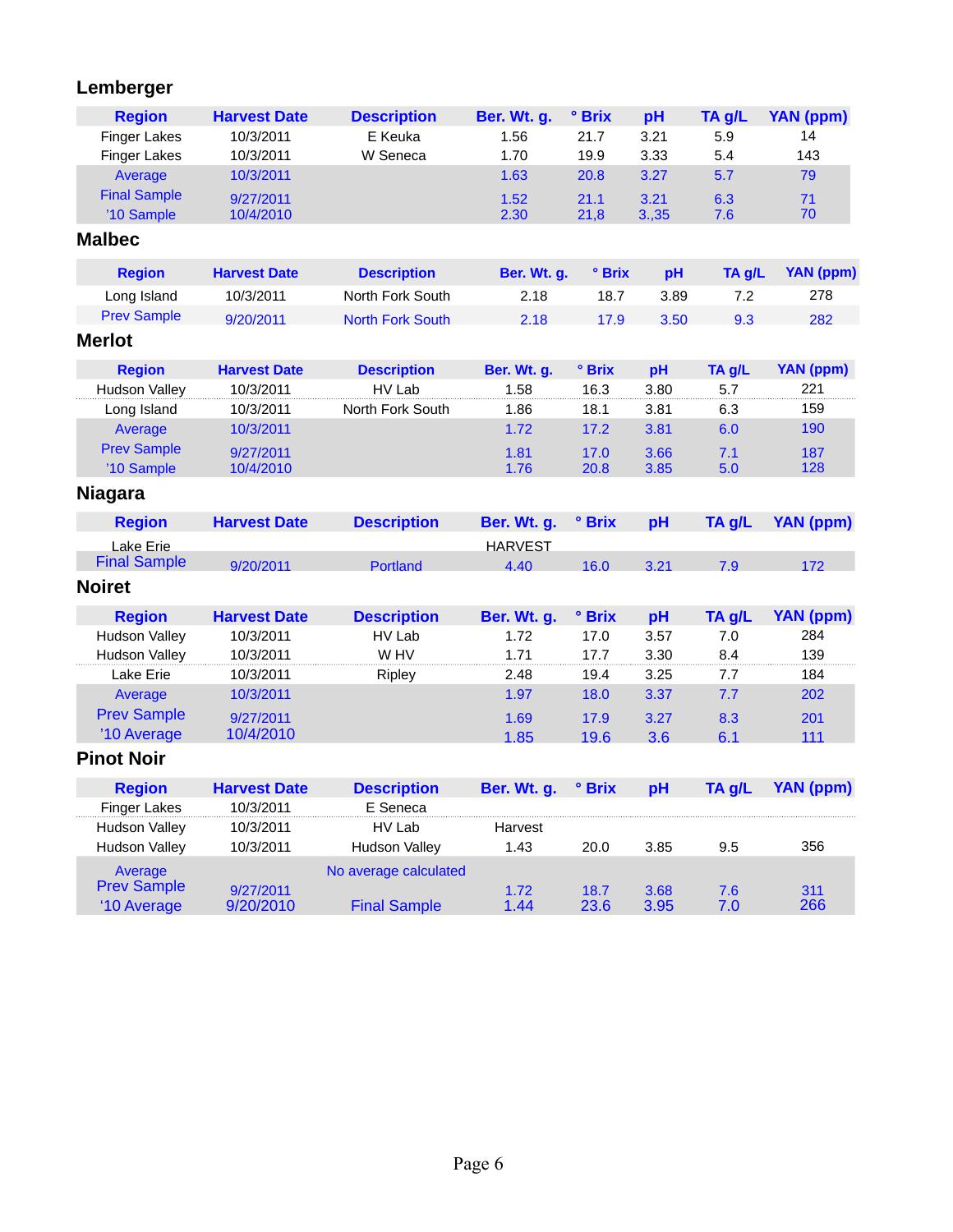## **Riesling**

| <b>Region</b>          | <b>Harvest Date</b> | <b>Description</b>  | Ber. Wt.<br>g. | <b><sup>o</sup></b> Brix | pH   | TA g/L | YAN (ppm) |
|------------------------|---------------------|---------------------|----------------|--------------------------|------|--------|-----------|
| <b>Finger Lakes</b>    | 10/3/2011           | E Seneca            | 1.58           | 17.5                     | 3.06 | 8.0    | 22        |
| <b>Finger Lakes</b>    | 10/3/2011           | E Seneca            | 1.63           | 18.3                     | 3.01 | 8.0    | 50        |
| <b>Finger Lakes</b>    | 10/3/2011           | W Seneca - LR/ST    | 1.38           | 19.2                     | 3.07 | 8.0    | 14        |
| <b>Finger Lakes</b>    | 10/3/2011           | W Seneca - NLR/NST  | 1.38           | 19.6                     | 3.04 | 7.9    | 31        |
| <b>Finger Lakes</b>    | 10/3/2011           | E Seneca-shoot thin | 1.61           | 18.9                     | 3.04 | 8.3    | 27        |
| <b>Finger Lakes</b>    | 10/3/2011           | E Seneca - no thin  | 1.58           | 16.7                     | 2.99 | 8.8    | 29        |
| <b>Finger Lakes</b>    | 10/3/2011           | W Cayuga            | 1.73           | 18.4                     | 3.04 | 8.5    | 92        |
| <b>Hudson Valley</b>   | 10/3/2011           | HV Lab              | 1.71           | 14.2                     | 3.47 | 8.6    | 196       |
| Lake Erie              | 10/3/2011           | Fredonia            | 2.57           | 16.5                     | 3.11 | 9.9    | 241       |
| Long Island            | 10/3/2011           | North Fork North    | <b>HARVEST</b> |                          |      |        |           |
| Average                | 10/3/2011           |                     | 1.69           | 17.7                     | 3.09 | 8.4    | 78        |
| <b>Prev Sample</b>     | 9/27/2011           |                     | 1.55           | 17.8                     | 3.19 | 8.9    | 132       |
| '10 Average            | 10/4/2010           |                     | 1.57           | 18.6                     | 3.29 | 8.3    | 98        |
| <b>Sauvignon Blanc</b> |                     |                     |                |                          |      |        |           |

| <b>Region</b>       | <b>Harvest Date</b> | <b>Description</b>      | Ber. Wt. a.    | $^{\circ}$ Brix | <b>pH</b> | TA a/L | YAN (ppm) |
|---------------------|---------------------|-------------------------|----------------|-----------------|-----------|--------|-----------|
| Long Island         |                     |                         | <b>HARVEST</b> |                 |           |        |           |
| <b>Final Sample</b> | 9/20/2011           | <b>North Fork North</b> | 1.64           | 18.7            | 3.44      | 7.1    | 170       |
| '10 Sample          | 9/08/2010           | <b>Final Sample</b>     | 1.84           | 19.8            | 3.64      | 8.0    | 242       |

## **Seyval Blanc**

| <b>Region</b>                                | <b>Harvest Date</b>    | <b>Description</b>                    | <b>Ber. Wt. g.</b> | ° Brix       | рH           | TA g/L     | YAN (ppm)  |
|----------------------------------------------|------------------------|---------------------------------------|--------------------|--------------|--------------|------------|------------|
| Finger Lakes                                 | 9/13/2011              | W Cayuga                              | <b>HARVEST</b>     |              |              |            |            |
| Hudson Valley                                | 9/26/2011              | Hudson Valley Lab                     | <b>HARVEST</b>     |              |              |            |            |
| <b>Hudson Valley</b>                         | 9/13/2011              | W HV                                  | <b>HARVEST</b>     |              |              |            |            |
| Average<br><b>Prev Sample</b><br>'10 Average | 9/20/2011<br>8/30/2010 | (only 1 block)<br><b>Final Sample</b> | 1.76<br>164        | 18.4<br>18.3 | 3.29<br>3.46 | 7.2<br>9.3 | 136<br>170 |

## **Traminette**

| <b>Region</b>        | <b>Harvest Date</b> | <b>Description</b> | Ber. Wt. g.    | ° Brix | рH   | TA g/L |     |
|----------------------|---------------------|--------------------|----------------|--------|------|--------|-----|
| Finger Lakes         | 10/3/2011           | W Keuka            | 1.57           | 19.4   | 3.03 | 8.7    | 104 |
| <b>Finger Lakes</b>  | 0/3/2011            | Seneca             | HARVEST        |        |      |        |     |
| <b>Hudson Valley</b> | 10/3/2011           | HV Lab             | 1.83           | 17.0   | 3.42 | 7.3    | 151 |
| <b>Hudson Vallev</b> | 0/3/2011            | W HV               | <b>HARVEST</b> |        |      |        |     |
| Lake Erie            | 10/3/2011           |                    | 2.21           | 21.8   | 3.00 | 8.7    | 90  |
| Average              | 10/3/2011           |                    | 1.87           | 19.4   | 3.15 | 8.2    | 115 |
| <b>Prev Sample</b>   | 9/27/2011           |                    | 1.77           | 20.0   | 3.09 | 8.1    | 90  |
| 10 Average           | $\Omega$ /4/2010    |                    |                | 20.5   | 3.31 | 8.3    | 137 |

## **Vignoles**

| <b>Region</b>       | <b>Harvest Date</b> | <b>Description</b>      | <b>Ber. Wt. g.</b> | $^{\circ}$ Brix | pH   | TA g/L | YAN (ppm) |
|---------------------|---------------------|-------------------------|--------------------|-----------------|------|--------|-----------|
| Finger Lakes        | 9/20/2011           | W Keuka-VSP, Shoot thin | <b>HARVEST</b>     |                 |      |        |           |
| <b>Finger Lakes</b> | 9/20/2011           | W keuka-VSP, No Thin    | <b>HARVEST</b>     |                 |      |        |           |
| <b>Finger Lakes</b> | 9/20/2011           | W keuka-high wire ST    | <b>HARVEST</b>     |                 |      |        |           |
| Finger Lakes        | 9/20/2011           | W keuka-high wire NST   | <b>HARVEST</b>     |                 |      |        |           |
| <b>Final Sample</b> | 9/20/2011           |                         | 1.42               | 22.4            | 3.09 | 11.7   | 149       |
| '10 Average         | 9/20/2010           |                         | 1.65               | 23.2            | 2.19 | 13.3   | 231       |